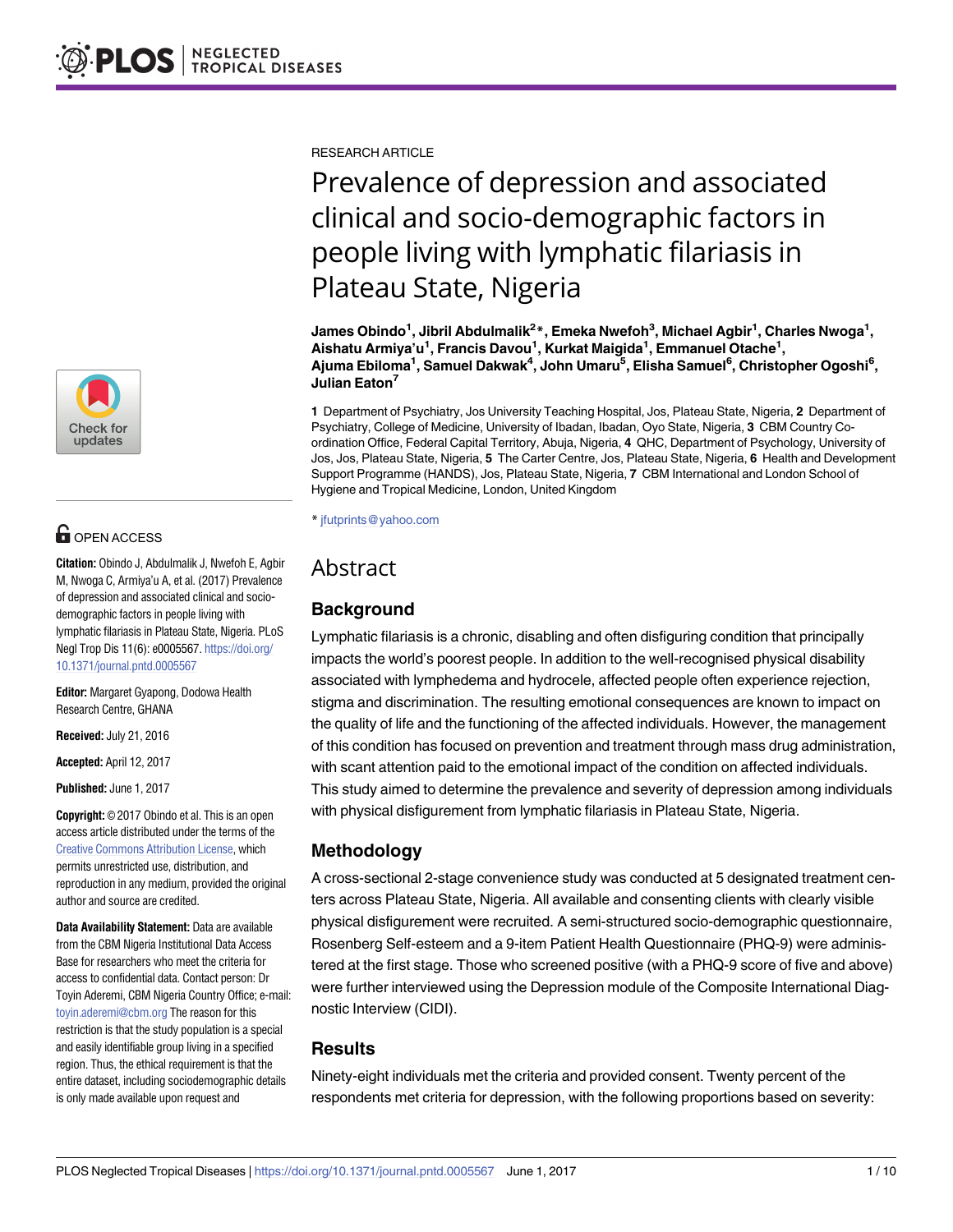<span id="page-1-0"></span>reasonable assurances that confidentiality will be respected.

**Funding:** This project was facilitated by a Grant from Christian Blind Mission (CBM) Australia. <https://www.cbm.org.au> Project Number 2829. The funders had no role in study design, data collection and analysis, decision to publish, or preparation of the manuscript.

**Competing interests:** The authors have declared that no competing interests exist.

Mild (42.1%), Moderate (31.6%) and Severe (26.3%). History of mental illness (OR 40.83, p = 0.008); Median duration of the illness was 17 years (IQR 7.0–30 years) and being unemployed (OR 12.71, p = 0.003) were predictive of depression. High self-esteem was negatively correlated (OR 0.09, p<0.004).

## **Conclusion**

Prevalence of depression is high among individuals with lymphatic filariasis and depression in sufferers is associated with low self-esteem and low levels of life satisfaction.

### Author summary

Lymphatic filariasis is a chronic illness that is disabling and often results in disfigurement. Affected people experience rejection, and stigma and discrimination, which can result in significant emotional consequences. Overall functioning and the quality of life of such individuals can be further affected by this exclusion and psychosocial impacts. Little or no attention is presently paid to the emotional impact of this disease in the overall management of people affected. The study, therefore, aimed to determine the prevalence and severity of depression, as well as associated socio-demographic factors, in individuals with physical disfigurement from lymphatic filariasis in Plateau State, Nigeria. Ninety-four consecutive consenting individuals with physically disfiguring lymphatic filariasis at 5 established treatment centers across Plateau State, Nigeria, were recruited and had semistructured sociodemographic, Patient Health (PHQ-9), the **depression** module of Composite International Diagnostic Interview (CIDI) and Rosenberg Self-esteem questionnaires administered using a 2-stage design. Twenty percent of the sample were found to be depressed, while history of mental illness, duration of the illness, being unemployed, and religion were predictive of depression. High self-esteem was negatively correlated. The study underscores the need to go beyond just the physical needs of individuals with lymphatic filariasis. Management must be holistic and attention must be focused on the emotional sequelae of lymphatic filariasis.

## **Introduction**

Neglected Tropical Diseases (NTDs) are a group of disabling conditions that are among the most common infections affecting the world's poorest people [[1](#page-8-0)]. Many NTDs lead to chronic and often disfiguring conditions that result in significant disability and affect more than 1 billion people across the world [[2\]](#page-8-0).

Lymphatic filariasis (LF) is a mosquito-borne disease caused by filarial parasitic worms like *Wuchereria bancrofti*, *Brugia malayi and Brugia timori* [\[3\]](#page-8-0). Global estimates suggest that 120 million are affected in 80 countries throughout the tropics and subtropics with people at risk exceeding 1.3 billion  $[4, 5]$  $[4, 5]$  $[4, 5]$  $[4, 5]$ . LF often manifests as enlargement of the entire leg or arm, the genitals (scrotal hydrocele in men), vulva and breasts leading to significant physical disfigurement [\[3](#page-8-0)]. Significant social stigma is associated with this stage of the disease [\[6](#page-9-0)], and the psychosocial problems linked with the condition are believed to be more severe than the physical ones [[7](#page-9-0)].

In the 2010 Global Burden of Disease study, the Disability Adjusted Life Years (DALYs) associated with depressive illness in lymphatic filariasis was found to be twice that of the physical consequences of the disease (5.09 million global DALYs vs 2.78 million respectively) [\[8](#page-9-0)].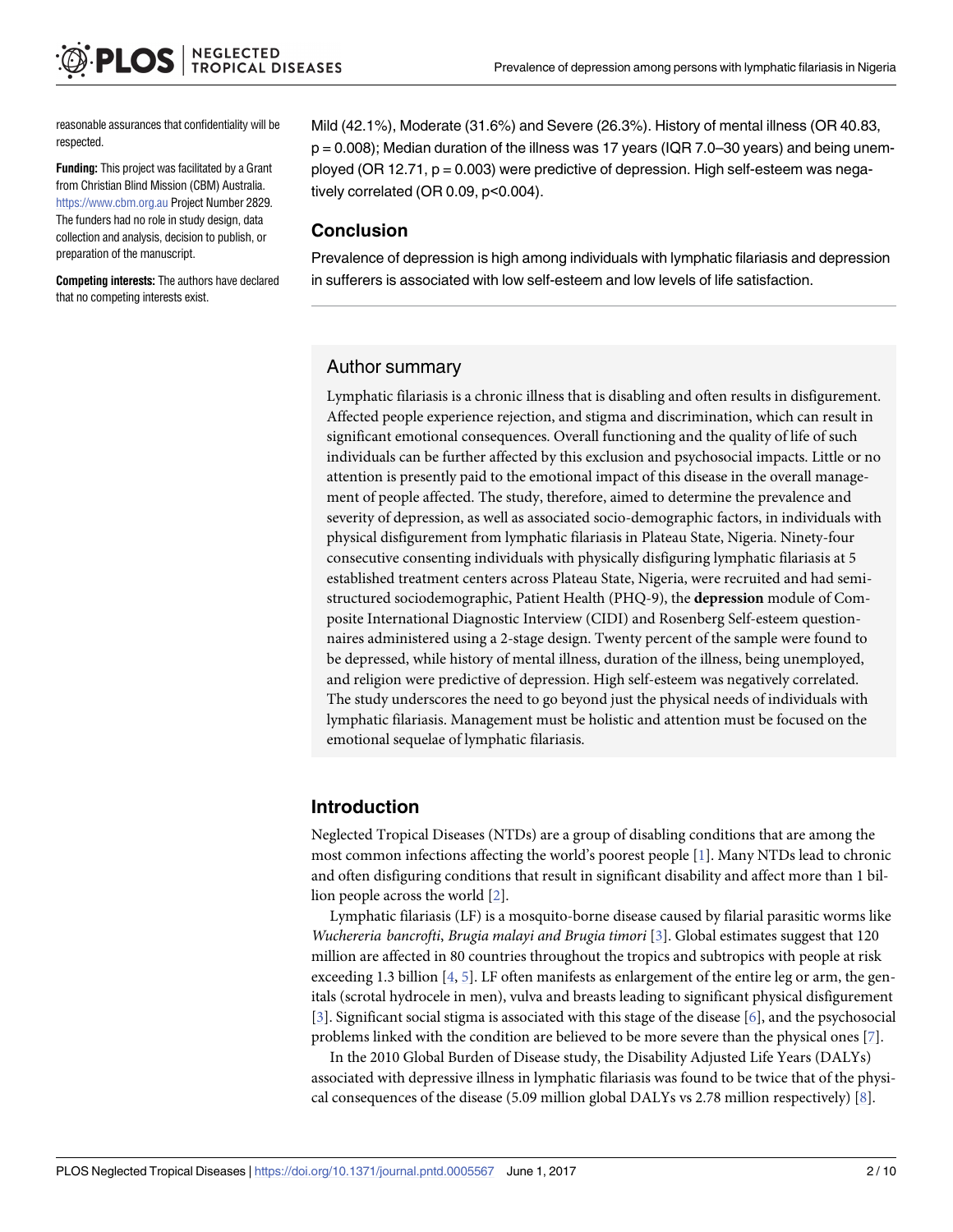Despite this report, very few studies have been carried out to explore the association between depressive illness and lymphatic filariasis.

This study, therefore, aimed to determine the prevalence and severity of depression and the social and clinical factors associated with depression in individuals with lymphatic filariasis in Plateau State, North Central Nigeria.

#### **Methods**

The study was carried out in five catchment areas in Plateau State where people living with LF periodically meet to receive physical care and support. These centers are run by the Carter Center, a US-based international Non-Governmental Organization (NGO). They include Tudunwada (Jos North Local Government Area (LGA)), Nyes (Mangu LGA), Ampier (Kanke LGA), Dadur (Langtang LGA) and Gwamlar (Kanam LGA). These sites include both rural and urban communities and were chosen as they have a high prevalence of LF.

The study population included all individuals accessing care at these five centers in Plateau State with obvious physical manifestation of the condition and who were available on site on the day of the visit of the research team. Advance notice was sent to all the Centers about a month before the visit, inviting potential participants to attend. There is no reason to believe that the attendees on these clinic days vary systematically from those attending on other days, though they are characterised by their access to clinical and rehabilitative care, which is not universal in Nigeria.

A cross-sectional 2-stage descriptive convenience study design was adopted. It involved the recruitment of all available and consenting individuals with physical manifestations of LF. Data was collected using a semi-structured socio-demographic questionnaire designed by the research team and a 9-item Patient Health Questionnaire (PHQ-9) for the first stage. Those who screened positive (with a score of 5 and above) were further interviewed using the Depression module of the Composite International Diagnostic Interview (CIDI) to make definitive diagnosis and rate the severity of the depression. Rosenberg Self-esteem scale was used to assess self-esteem in the study population.

On each day of the visit to a particular center, all participants were briefed on the purpose of the study. Each participant was then approached, given a more detailed explanation, consent obtained and the interview conducted in private. Six researchers (two consultant psychiatrists, a clinical psychologist, a social worker and two resident doctors in psychiatry) administered the socio-demographic, Rosenberg self-esteem and the PHQ-9 questionnaires to the participants and scored the PHQ-9. Those who scored 5 and above were sent to 2 consultant psychiatrists trained in the use of CIDI for the second stage. The participants were then formally diagnosed and rated for severity of the depression.

All those who screened positive for depression using the CIDI were given advice and information (psycho-education), and those who had moderate and severe depression were referred to a nearby comprehensive health facility for further treatment. They have subsequently been followed up in an on-going psychosocial service being developed at the Centers.

#### Ethics statement

Ethical clearance for the study was obtained from the Institutional Research Ethical Committee of Jos University Teaching Hospital, Plateau State. Signed or thumb-printed written consent was individually obtained from each participant after due explanation of the purpose of the study and the voluntary nature of their participation. Respondents below the age of 18 years, required the consent of their parent or guardian in addition to their assent. The medical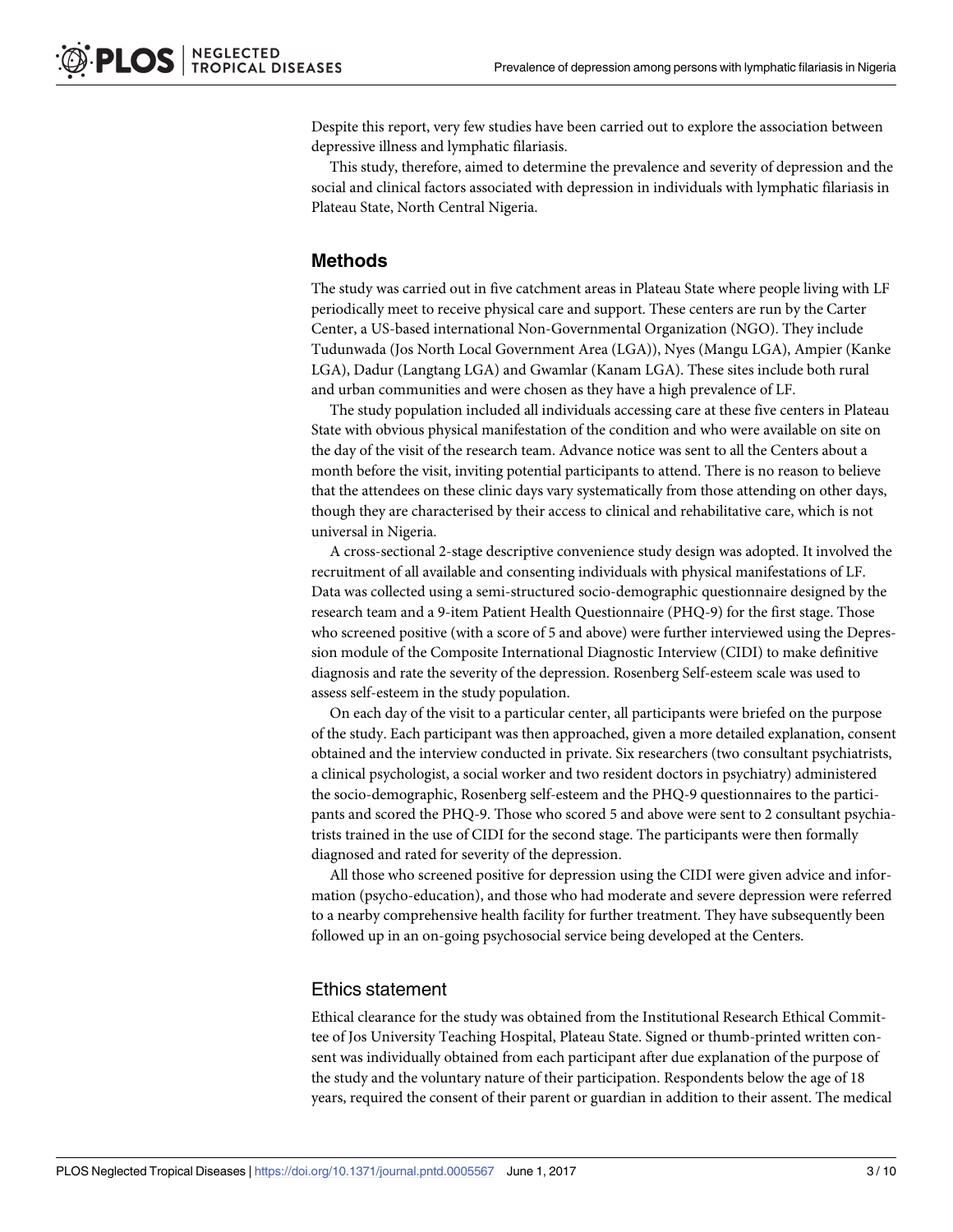<span id="page-3-0"></span>data as well as respondent scores on the instruments were anonymized in order to protect confidentiality.

# Data analysis

Data analysis was carried out using the Statistical Package for Social Sciences (SPSS), version 21, software using descriptive statistics to yield frequencies, percentages and proportions. Level of significance was kept at 5%. Logistic regression was used to identify predictors of depression among the respondents in this study using a few of the co-variates.

# **Results**

A total of ninety-eight participants, who met the inclusion criteria and gave consent for the study, were interviewed. Ninety-four (95.9%) had full documentation and were analysed. The majority, 58 respondents (61.7%), were female. Other socio-demographic details are provided in [Table](#page-4-0) 1.

The median duration of illness was 17 years (IQR 7.0–30.0 years). Twenty-three (24.5%) had the illness for more than 30 years. 21 respondents (22.3%) rated their level of functioning as poor. Other details of functioning, as well as perceived adequacy of support are presented in [Table](#page-5-0) 2.

Nineteen respondents (20%) met criteria for depression, using CIDI, with the severity of the depression being Mild [8 (42.1%)], Moderate [6 (31.6%)] and Severe [5 (26.3%)]. See [Fig](#page-6-0) 1.

Fourteen of the depressed respondents (73.7%) were female. Furthermore, 69 respondents (73.4%) reported low self-esteem. See [Table](#page-6-0) 3.

Logistic regression analysis revealed that history of mental illness (OR 40.83,  $p = 0.008$ ); duration of the illness between 11–20 years (OR 5.02,  $p = 0.079$ ), being unemployed (OR 12.71,  $p = 0.003$  and Self Esteem (OR 0.09,  $p = 0.004$ ) were predictive of depression in the cohort. High self-esteem was negatively correlated to depression. See [Table](#page-7-0) 4 below.

# **Discussion**

Lymphatic filariasis cuts across all age-groups affecting both the elderly and the young with a slight preponderance in the mid to older age group. The over-representation of women (61.7%) in the study population is in keeping with the population of people receiving care at the Centers. The percentage of the participants who were separated/ divorced was higher than the expected in the general population (35.1% as against 6.8% in the general population) [\[9](#page-9-0)] and is in keeping with typical findings among this study population in relevant literature. They are less likely to be married, often described as the "last choice" in qualitative studies, and when the disease manifest itself during their married life, it may lead to divorce (7, 8). Nearly half of the study population (46.8%) had no formal education but this is not a sharp departure from typical rates in the rural population of the country [[9](#page-9-0)]. The participants were largely self-employed as farmers and traders, which reflects the usual occupation of the people in the study areas. The average monthly income of more than three-quarter of the study population was less than N10, 000 (*<*\$50 monthly) and this was described by more than 80 percent of the participants as inadequate. This is in keeping with the fact that NTDs principally impact the world's poorest populations, as well as being a driver to poverty by itself [\[1\]](#page-8-0). The median duration of illness was 17 years (IQR 7.0–30.0 years), with about a quarter being over 30 years, illustrating relatively early onset and the chronic nature of the condition.

The percentage of those found to be depressed among the people with lymphatic filariasis (20%) is higher than the reported prevalence of depression among adults in Nigeria (3.1–5.2%) [\[10,](#page-9-0) [11,](#page-9-0) [12\]](#page-9-0) and in primary care patients [\[13\]](#page-9-0). It is, however, similar to reported prevalence of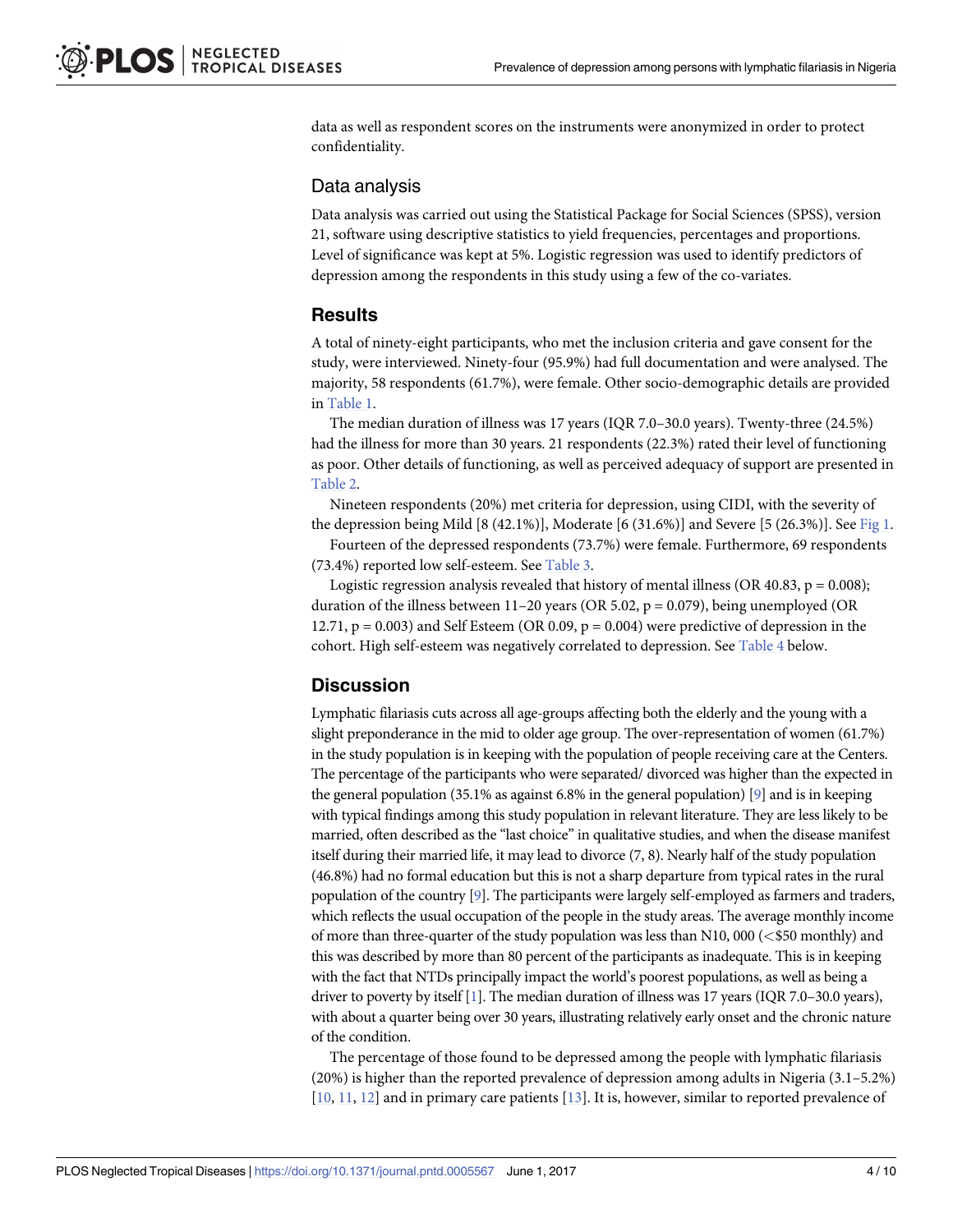#### <span id="page-4-0"></span>**[Table](#page-3-0) 1. Socio-demographic characteristics of study participants.**

| <b>Characteristics</b>            | Frequency               | Percentage |
|-----------------------------------|-------------------------|------------|
| Age group (years)                 |                         |            |
| $<18$                             | 3                       | 3.2        |
| $19 - 30$                         | 10                      | 10.6       |
| $31 - 40$                         | 9                       | 9.6        |
| $41 - 50$                         | 15                      | 16.0       |
| $51 - 60$                         | 18                      | 19.1       |
| >60                               | 39                      | 41.5       |
| <b>Total</b>                      | 94                      | 100.0      |
| Sex                               |                         |            |
| Female                            | 58                      | 61.7       |
| Male                              | 36                      | 38.3       |
| <b>Total</b>                      | 94                      | 100.0      |
| <b>Marital Status</b>             |                         |            |
| Married                           | 48                      | 51.1       |
| Never married                     | 13                      | 13.8       |
| Separated/Divorced/Widowed        | 33                      | 35.1       |
| <b>Total</b>                      | 94                      | 100.0      |
| Religion                          |                         |            |
| Christianity                      | 72                      | 76.6       |
| Islam                             | 16                      | 17.0       |
| <b>Traditional Worshipper</b>     | 6                       | 6.4        |
| <b>Total</b>                      | 94                      | 100.0      |
| <b>Employment Status</b>          |                         |            |
| Full time                         | 57                      | 60.6       |
| Part time                         | $\overline{7}$          | 7.4        |
| Retired                           | 9                       | 9.6        |
| Unemployed+                       | 21                      | 22.3       |
| <b>Total</b>                      | 94                      | 100.0      |
| <b>Highest level of education</b> |                         |            |
| No formal                         | 44                      | 46.8       |
| Primary                           | 21                      | 22.3       |
| Secondary                         | 17                      | 18.1       |
| Tertiary                          | 10                      | 10.6       |
| Others*                           | $\overline{\mathbf{c}}$ | 2.1        |
| Total                             | 94                      | 100.0      |
| Occupation                        |                         |            |
| Artisan                           | 3                       | $3.2\,$    |
| Civil Servant                     | $\mathbf 5$             | $5.3\,$    |
| Farming                           | 35                      | 37.2       |
| Student                           | $\overline{4}$          | $4.3$      |
| Trading/Business                  | 14                      | 14.9       |
| Unemployed                        | 26                      | 27.7       |
| Others**                          | $\overline{7}$          | $7.4$      |
| Total                             | 94                      | 100.0      |

\* = Adult education

 $**$  = Driver, bike rider, security personnel etc.,  $+=$  unemployed or current students

<https://doi.org/10.1371/journal.pntd.0005567.t001>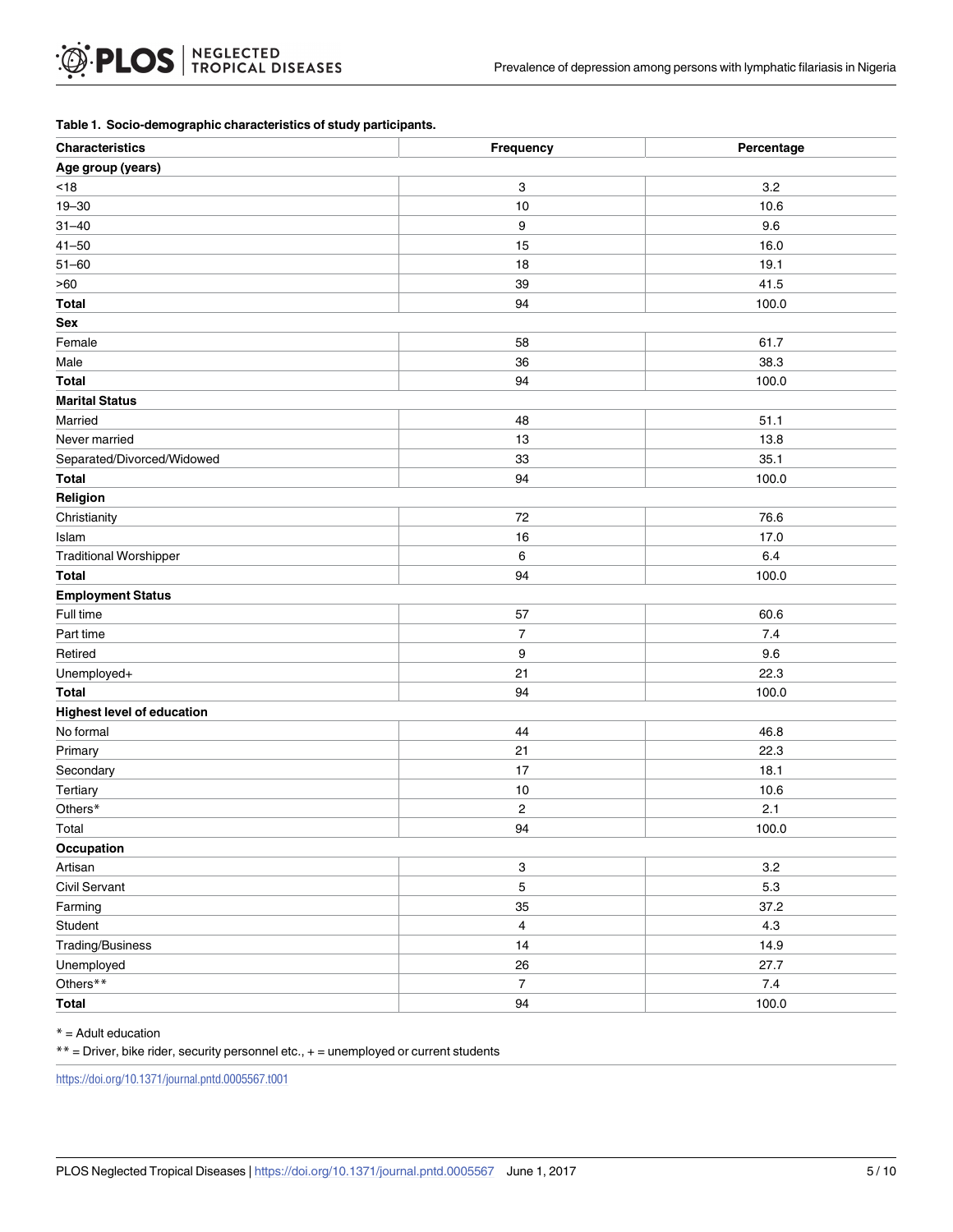#### <span id="page-5-0"></span>**[Table](#page-3-0) 2. History of mental illness, economic status, functioning and adequacy of support.**

| <b>Characteristics</b>                                     | Frequency               | Percentage |
|------------------------------------------------------------|-------------------------|------------|
| Family history of mental illness                           |                         |            |
| Present                                                    | 10                      | 10.6       |
| Absent                                                     | 84                      | 89.4       |
| <b>Total</b>                                               | 94                      | 100.0      |
| Previous history of mental illness                         |                         |            |
| Present                                                    | $\overline{c}$          | 2.1        |
| Absent                                                     | 92                      | 97.9       |
| Total                                                      | 94                      | 100.0      |
| <b>Sources of income</b>                                   |                         |            |
| Pension                                                    | $\overline{\mathbf{c}}$ | 2.1        |
| Personal earning                                           | 62                      | 66.0       |
| Support from family/friends                                | 30                      | 31.9       |
| <b>Total</b>                                               | 94                      | 100.0      |
| Perceived adequacy of support                              |                         |            |
| Adequate                                                   | 32                      | 34.0       |
| Not adequate                                               | 62                      | 66.0       |
| <b>Total</b>                                               | 94                      | 100.0      |
| Perceived adequacy of income                               |                         |            |
| Adequate                                                   | 17                      | 18.1       |
| Not adequate                                               | 77                      | 81.9       |
| <b>Total</b>                                               | 94                      | 100.0      |
| <b>Assessment of functioning</b>                           |                         |            |
| Poor                                                       | 21                      | 22.3       |
| Average                                                    | 56                      | 59.6       |
| Good                                                       | 17                      | 18.1       |
| <b>Total</b>                                               | 94                      | 100.0      |
| Income per month (Naira)                                   |                         |            |
| $\leq$ 5,000                                               | 63                      | 67.0       |
| 5,001-10,000                                               | 8                       | 8.5        |
| >10,000                                                    | 23                      | 24.5       |
| <b>Total</b>                                               | 94                      | 100.0      |
| Median monthly income (Naira) = N27, 500 (\$90.16)****     |                         |            |
| <b>Duration of illness (years)</b>                         |                         |            |
| $1 - 10$                                                   | 33                      | 35.1       |
| $11 - 20$                                                  | 28                      | 29.8       |
| $21 - 30$                                                  | 10                      | 10.6       |
| >30                                                        | 23                      | 24.5       |
| <b>Total</b>                                               | 94                      | 100.0      |
| Median duration of illness = 17 years (IQR 7.0-30.0 years) |                         |            |

#### \*\*\*\* = it is highly skewed

<https://doi.org/10.1371/journal.pntd.0005567.t002>

depression in chronic medical conditions  $[14]$ , who have been found to have two- to threefold higher rates of major depression when compared with age- and gender- matched primary care patients [[15](#page-9-0), [16](#page-9-0)].

More women were found to be depressed among the study population, with a female to male ratio of almost 3:1. This large difference cannot be explained by the higher representation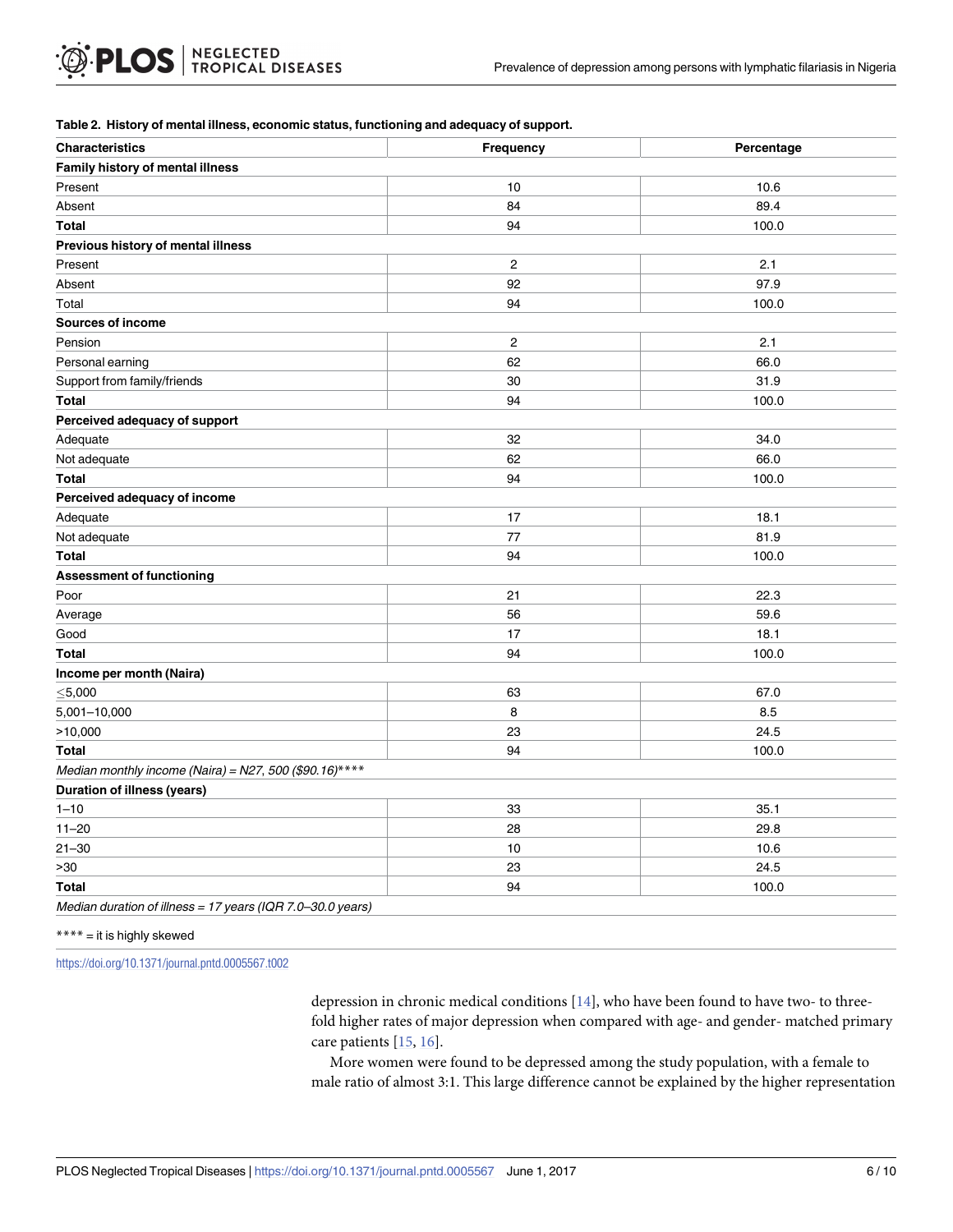<span id="page-6-0"></span>

**[Fig](#page-3-0) 1. Severity of depression among respondents.**

<https://doi.org/10.1371/journal.pntd.0005567.g001>

of women (F:M ratio of 1.6:1) in the study sample, and is also higher than the reported twofold greater prevalence of Major Depressive Disorder in women than men in the general population [[17](#page-9-0)]. This may be associated with greater social exclusion or stigmatisation experienced by women than men.

History of mental illness is an important and recognised risk factor, as such individuals are at greater risk of a relapse or development of another mental illness. Individuals with previous history of mental illness are almost 41 times more likely to be depressed than those without a previous history in our study.

Participants with low self-esteem, as measured by the Rosenberg self-esteem questionnaire in this study, were more likely to have depression when compared to those with high self-esteem. This could be attributable to the fact that people with depression are more likely to have low self-esteem. Our study, and many others in the region [\[18](#page-9-0)] and elsewhere have found that low selfesteem is often seen in people with NTDs possibly as a consequence of self-stigma, discrimination and limitations in functioning. This would suggest that high self-esteem is protective against the development of depression among this group. This is in keeping with recognised mechanisms linking stigma and depression, and may point towards potential therapeutic or health promotion interventions [\[19](#page-9-0)]. The link between social stigma and mental illness, including depression, are reported to be cyclical and reinforcing [\[19](#page-9-0)]. Self-stigma, a self-imposed restriction of expectations is common and may negatively affect expectations and motivation to engage socially [[20\]](#page-9-0). In fact, people affected by LF will experience both the stigma associated with their physical condition and of their comorbid mental health problems.

| Characteristics           | Frequency | Percentage |  |  |  |  |
|---------------------------|-----------|------------|--|--|--|--|
| <b>Diagnosis</b>          |           |            |  |  |  |  |
| Depressed                 | 19        | 20.0       |  |  |  |  |
| Not depressed             | 75        | 79.8       |  |  |  |  |
| Total                     | 94        | 100.0      |  |  |  |  |
| <b>Self Esteem Status</b> |           |            |  |  |  |  |
| High self esteem          | 25        | 26.6       |  |  |  |  |
| Low self esteem           | 69        | 73.4       |  |  |  |  |
| Total                     | 94        | 100.0      |  |  |  |  |
|                           |           |            |  |  |  |  |

**[Table](#page-3-0) 3. Prevalence of depression and low self-esteem.**

<https://doi.org/10.1371/journal.pntd.0005567.t003>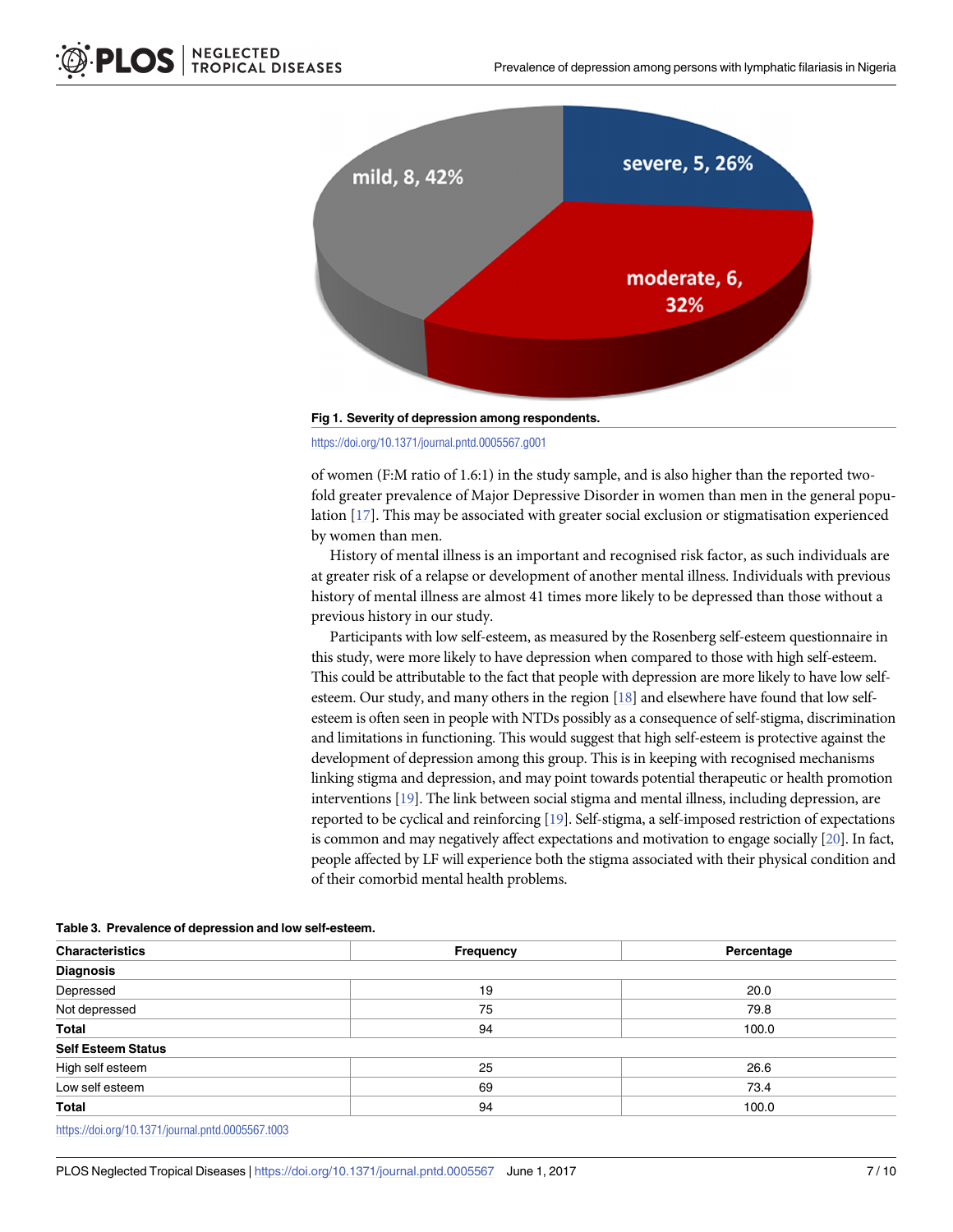| <b>Factors</b>                            | odds ratio | 95% Confidence interval | P-value  |
|-------------------------------------------|------------|-------------------------|----------|
| <b>Family history of Mental illness</b>   |            |                         |          |
| Present                                   | 0.63       | 0.005-7.7860            | 0.715    |
| Absent                                    |            |                         |          |
| <b>Previous history of Mental illness</b> |            |                         |          |
| Present                                   | 40.83      | 1.6300-5.3403           | $0.008*$ |
| Absent                                    |            |                         |          |
| Self esteem                               |            |                         |          |
| High                                      | 0.09       | 0.0183-0.4594           | $0.004*$ |
| Low                                       |            |                         |          |
| <b>Duration of illness (years)</b>        |            |                         |          |
| $11 - 20$                                 | 5.02       | 0.8299-30.4181          | 0.079    |
| $21 - 30$                                 | 1.41       | 0.0951-20.8282          | 0.804    |
| > 30                                      | 4.71       | 0.6693-33.0767          | 0.120    |
| $1 - 10$                                  |            |                         |          |
| <b>Employment status</b>                  |            |                         |          |
| Part time                                 | 1.25       | 0.1351-11.5473          | 0.845    |
| Retired                                   | 0.00       | 0.000 > 1.0E12          | 0.964    |
| Unemployed                                | 12.71      | 2.4510-6.7005           | $0.003*$ |
| Full time                                 |            |                         |          |

#### <span id="page-7-0"></span>**[Table](#page-3-0) 4. Predictors of depression.**

\*Statistically Significant, though sample size was too small to assess the impact

<https://doi.org/10.1371/journal.pntd.0005567.t004>

Duration of the illness may be associated with higher prevalence of depression for a number of reasons. This may include the chronicity of exposure to risk factors inherent in the condition (disfigurement, pain, disability) which would be further compounded by the severity of the illness (likely to be greater in longer-term illness). It is also possible that there will be a greater extent of social drift over time. In keeping with this, unemployment was also found to be associated with greater prevalence of depression. This is the pattern found with many psychiatric disorders, where there is a vicious cycle of mental illness provoking poverty (through mechanisms summarised as social drift) and poverty being a risk factor for mental illness (social causation, or poverty as a social determinant) [[21](#page-9-0)].

### Limitations

- 1. The sample method in the study, being a convenience sampling technique, is a major limitation. The study population being from a treatment center potentially excludes those in the community who are not accessing care, and may not be representative of the total relevant population. A community study would address this problem, though it is likely that the most physically affected individuals are those most likely to be accessing services.
- 2. The sample size is relatively small. This limits generalization and may have affected the analysis of co-variates.

# **Conclusion**

Beyond the physical burden of living with lymphatic filariasis, people with the condition also have significant psychiatric complications (particularly depression). Appropriate treatment for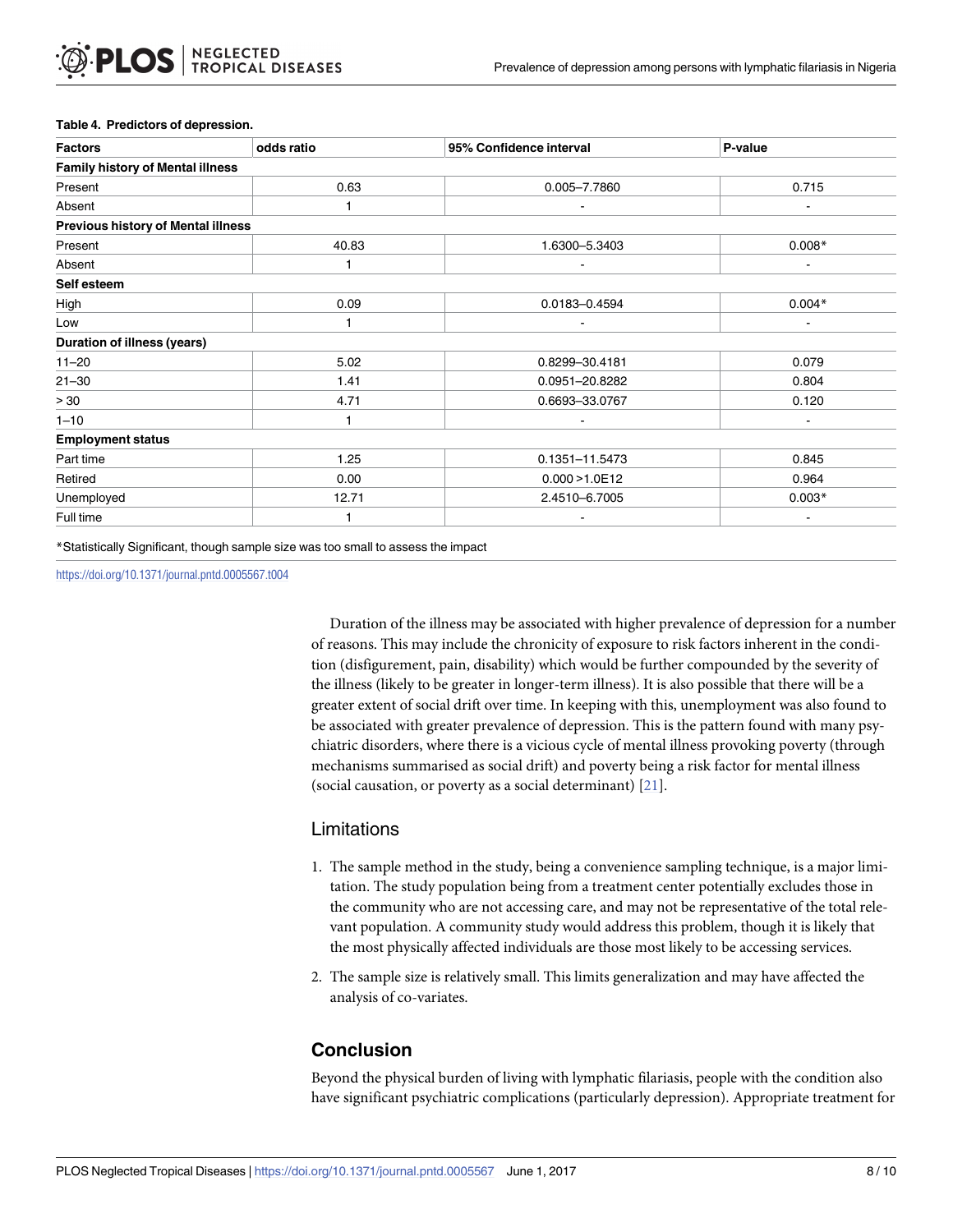<span id="page-8-0"></span>depression has been found to improve outcomes in other chronic conditions [[22](#page-9-0)]. Therefore, given the high prevalence of depression, providing access to mental health screening and interventions should be integral to NTD programmes. Thus, in addition to attending to physical needs, emotional needs should also be routinely assessed and catered for.

It is recommended that staff should be sensitised to the high risk of depression and be trained to recognize basic signs and symptoms of depression. Simple screening instruments for depression, such as the PHQ-9 can also be utilized in routine clinics, and those found to be depressed can be treated or referred appropriately. Health promotion strategies geared towards assessing and addressing factors associated with depression (for example self-esteem) should be incorporated in routine community engagement, including health talks in the clinic. These are simple steps that can easily be incorporated into specific NTD services, and general health care for endemic populations, providing the possibility of improving the quality of life of affected persons, and reducing the negative impact of depression on an already marginalised population.

### **Supporting information**

**S1 [STROBE](http://journals.plos.org/plosntds/article/asset?unique&id=info:doi/10.1371/journal.pntd.0005567.s001) checklist.** (DOC)

### **Acknowledgments**

The authors acknowledge the support of the Health and Development Support (HANDS) Programme and The Carter Center, who provided access to their programmes, and the Jos University Teaching Hospital, who provided the local research expertise. We also acknowledge the contribution of Dr Toyin Aderemi, of the CBM Nigeria Country Office, towards the success of this project.

# **Author Contributions**

**Conceived and designed the experiments:** EN, JE, JO, JA & MA.

**Performed the experiments:** CN, AA, FD, KM, EO, AE, SD, JU, ES, CO.

**Analyzed the data:** CN, AA, FD, KM, EO, AE, SD, JU, ES, CO, EN, JE, JA, MA & JO.

**Contributed reagents/materials/analysis tools:** Not applicable.

**Wrote the paper:** CN, AA, FD, KM, EO, AE, SD, JU, ES, CO, EN, JE, JA, MA & JO.

#### **References**

- **[1](#page-1-0).** Hotez PJ., Molyneux DH., Fenwick A., Kumaresan J., Sachs SE., et al. (2007) Control of NeglectedTropical Diseases. N. Engl J Med; 357(10): 1018–1027. <https://doi.org/10.1056/NEJMra064142> PMID: [17804846](http://www.ncbi.nlm.nih.gov/pubmed/17804846)
- **[2](#page-1-0).** Hotez PJ., Molyneus DH., Fenwick A., Ottessen E., Ehrlich SS., et al. (2006). Incorporating a rapidimpact package for Neglected Tropical Diseases with program HIV/AIDS, Tuberculosis and Malaria. PLoS Med 3: e102. <https://doi.org/10.1371/journal.pmed.0030102> PMID: [16435908](http://www.ncbi.nlm.nih.gov/pubmed/16435908)
- **[3](#page-1-0).** World Health Organization (2010b). Global Programme to Eliminate Lymphatic Filariasis: progress report 2000–2009 and strategic plan 2010–2020. Geneva. (WHO/HTM/NTD/PCT/2010.6).WHO 2000.
- **[4](#page-1-0).** Ramaiah KD., Kumar KN., Ramu K., Pani SP., Das PK. (1997). Functional impairment caused by lymphatic filariasis in rural areas of South India. Tropical Medicine & International Health, 2: 832–838.
- **[5](#page-1-0).** Ottesen EA. (2006). Lymphatic filariasis: Treatment, control and elimination. Adv Parasitol; 61: 395– 441. [https://doi.org/10.1016/S0065-308X\(05\)61010-X](https://doi.org/10.1016/S0065-308X(05)61010-X) PMID: [16735170](http://www.ncbi.nlm.nih.gov/pubmed/16735170)